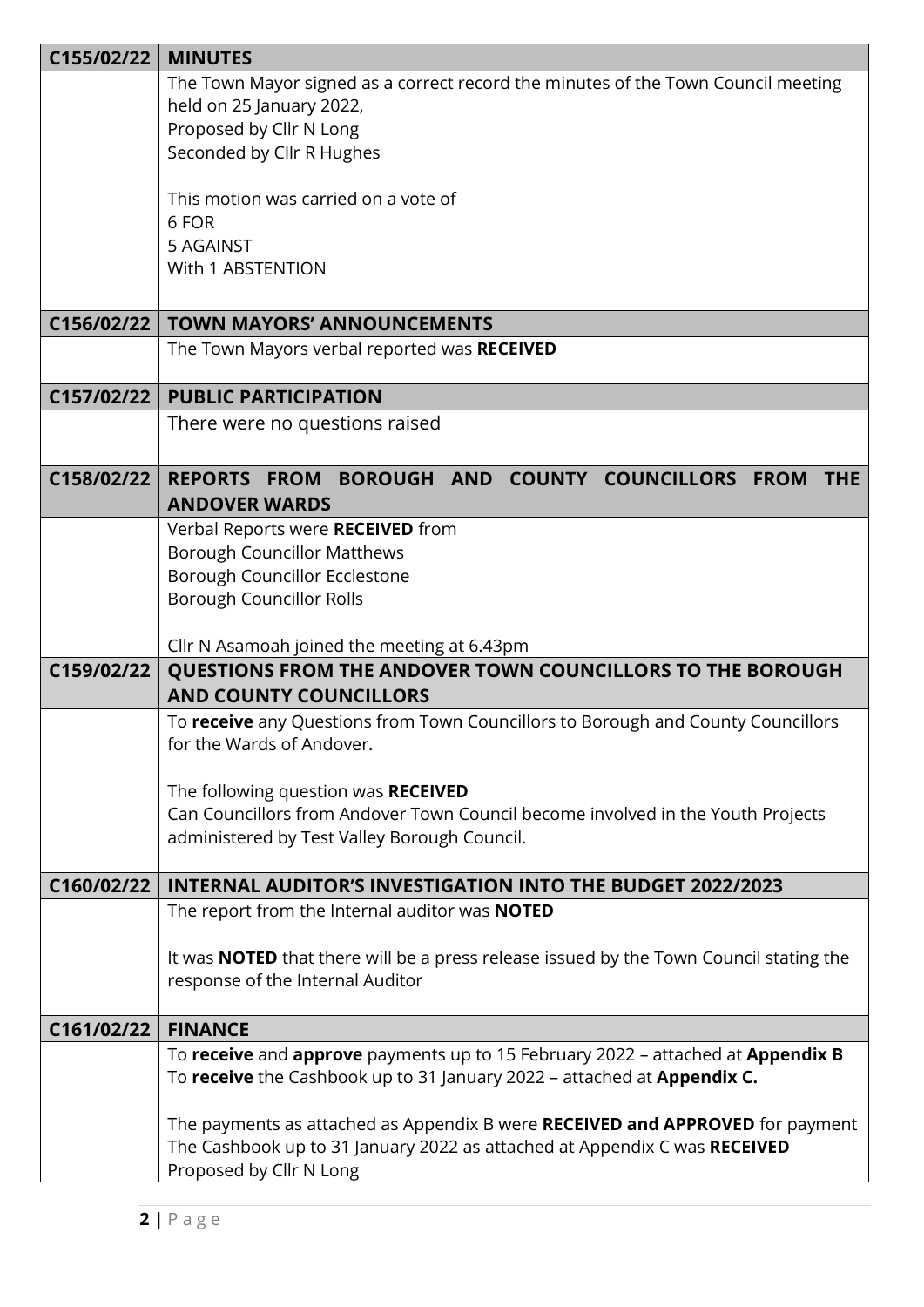|            | Seconded by Cllr R Hughes                                                                |  |  |
|------------|------------------------------------------------------------------------------------------|--|--|
|            | This motion was carried on a vote of                                                     |  |  |
|            | 9 FOR                                                                                    |  |  |
|            |                                                                                          |  |  |
|            | 3 AGAINST                                                                                |  |  |
|            | With 1 ABSTENTION                                                                        |  |  |
|            |                                                                                          |  |  |
| C162/02/22 | <b>QUESTIONS FROM COUNCILLORS</b>                                                        |  |  |
|            | It was <b>NOTED</b> that the questions <b>SUBMITTED</b> where not in accordance with the |  |  |
|            | standing orders and therefore not considered. These questions if requested will be       |  |  |
|            | included in next month's agenda.                                                         |  |  |
|            |                                                                                          |  |  |
| C163/02/22 | <b>COUNCIL OFFICES - OPTION 1 - FURTHER COSTINGS AND DATES</b>                           |  |  |
|            | It was                                                                                   |  |  |
|            | <b>RESOLVED</b> to accept the following recommendations.                                 |  |  |
|            |                                                                                          |  |  |
|            |                                                                                          |  |  |
|            | To receive and note the report.                                                          |  |  |
|            | To instruct Officers to terminate tenancy on current office from September               |  |  |
|            | 2022.                                                                                    |  |  |
|            | To instruct Officers to pay deposit of one month's rent ( $£750 + VA$ T) to IncuHive     |  |  |
|            | for Office 108 to start tenancy from April 2022.                                         |  |  |
|            | To instruct Officers to take one of the storage options                                  |  |  |
|            | To instruct Officers to take one of the removal costs.                                   |  |  |
|            | To agree suggested time frames.                                                          |  |  |
|            |                                                                                          |  |  |
|            | Proposed by Cllr R Rowles                                                                |  |  |
|            | Seconded by Cllr J Sangster                                                              |  |  |
|            |                                                                                          |  |  |
|            |                                                                                          |  |  |
|            | This motion was carried on a vote of                                                     |  |  |
|            | 9 FOR                                                                                    |  |  |
|            | 3 AGAINST                                                                                |  |  |
|            | 1 ABSTETION                                                                              |  |  |
|            |                                                                                          |  |  |
|            | It was <b>NOTED</b> that the storage costs should be best value                          |  |  |
|            |                                                                                          |  |  |
| C164/02/22 | <b>MOTIONS FROM COUNCILLORS</b>                                                          |  |  |
|            | <b>Special Motion: Reduction of 2022/23 Financial Reserves</b>                           |  |  |
|            |                                                                                          |  |  |
|            | Proposed by Cllr D Coole and Seconded by Cllr C Ecclestone.                              |  |  |
|            |                                                                                          |  |  |
|            | Following the TVBC Section 151 Officer's decision to accept the Town Council's 2020/21   |  |  |
|            | Financial Reserves as the basis for accepting the 2022/23 Budget and Precept Demand,     |  |  |
|            | rather than accepting the 2022/23 Financial Reserves approved by the Full Council, this  |  |  |
|            |                                                                                          |  |  |
|            | Council Resolves to:                                                                     |  |  |
|            |                                                                                          |  |  |
|            | 1. Reduce its 2022/23 Financial Reserves to £436,970, which is based on the £596,970     |  |  |
|            | held in its bank accounts as at 19th January 2022, less the planned expenditure of       |  |  |
|            | £160,000 to 31st March 2022 as identified by the Responsible Finance Officer at the      |  |  |
|            | 25th January 2022 Full Council Meeting.                                                  |  |  |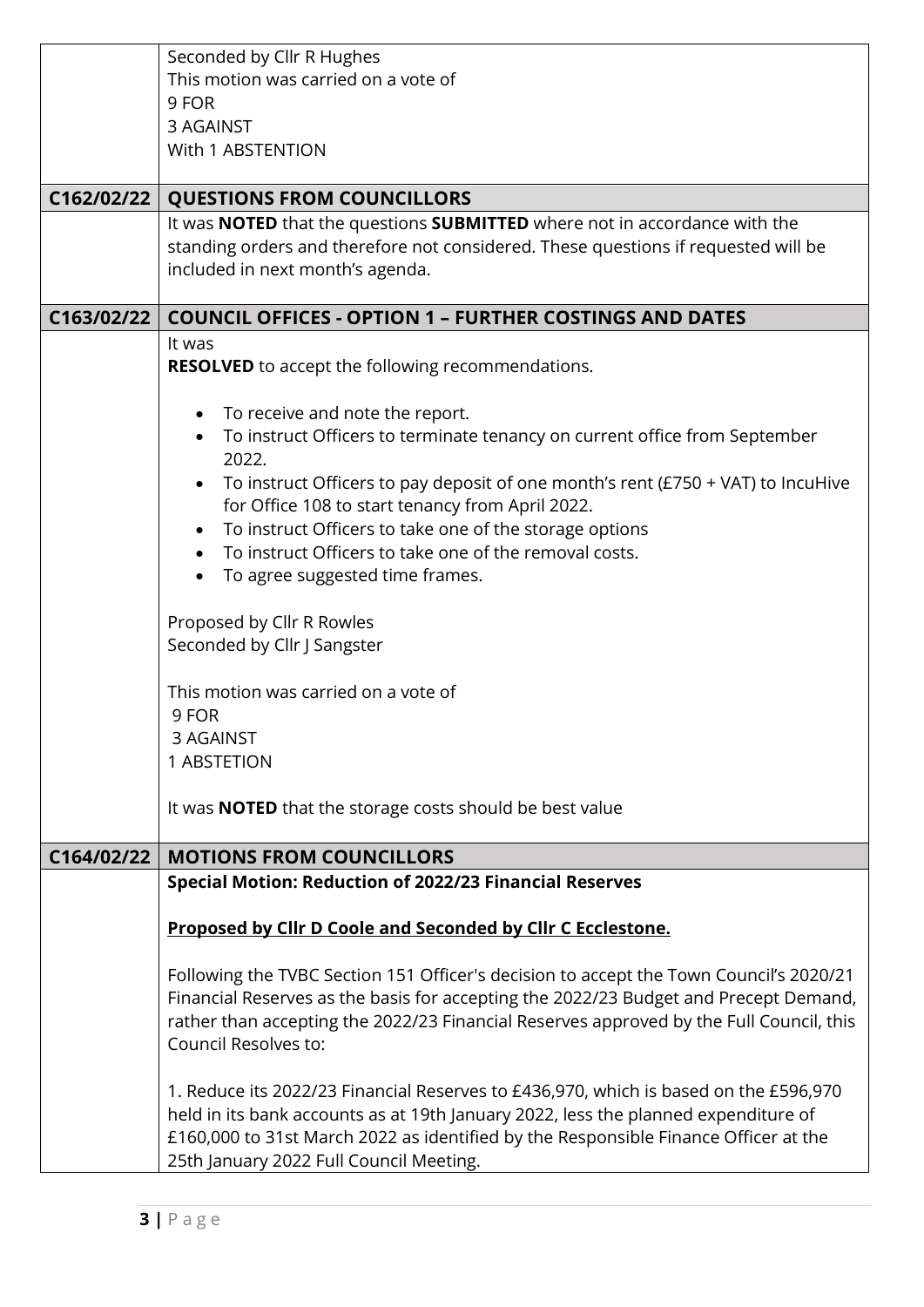|            |                                                      | 2. Agree the breakdown of the 2022/23 Financial Reserves as:                                       |  |
|------------|------------------------------------------------------|----------------------------------------------------------------------------------------------------|--|
|            | £94,397.83                                           | <b>CIL Reserves</b>                                                                                |  |
|            | £8,275.80                                            | Unallocated Reserves required to satisfy Full Council approved                                     |  |
|            |                                                      | 2022/23 Reserves Virement to reduce 2022/23 Precept Demand                                         |  |
|            | £185,038.75                                          | Operational Reserves @ 6 months operating costs (Budget divided by<br>two)                         |  |
|            |                                                      | £149,257.62   Earmarked Reserves                                                                   |  |
|            |                                                      | £436,970.00   Total 2022/23 Financial Reserves                                                     |  |
|            | 3. Agree the breakdown of the Earmarked Reserves as: |                                                                                                    |  |
|            | £70,000.00                                           | Election costs                                                                                     |  |
|            | £50,000.00                                           | Allotments                                                                                         |  |
|            |                                                      | £2,000.00   HCC Grant for SIDs                                                                     |  |
|            |                                                      | £27,257.62   Christmas Lights                                                                      |  |
|            |                                                      | £149,257.62   Total Earmarked Reserves                                                             |  |
|            |                                                      |                                                                                                    |  |
|            |                                                      |                                                                                                    |  |
|            | It was<br><b>RESOLVED</b>                            |                                                                                                    |  |
|            | discussed.                                           | that considering the resolution in Item 8, the motion as proposed below should not be              |  |
|            | Proposed by Cllr R Rowles<br>Seconded by Cllr N Long |                                                                                                    |  |
|            |                                                      | This motion was carried on a vote of                                                               |  |
|            | 7 FOR                                                |                                                                                                    |  |
|            | 4 AGAINST<br>2 ABSTENTIONS                           |                                                                                                    |  |
|            |                                                      |                                                                                                    |  |
| C165/02/22 |                                                      | <b>RECOMMENDATION FROM ALLOTMENT COMMITTEE</b>                                                     |  |
|            |                                                      | The recommendation from the Allotment Committee to increase the allotment rental                   |  |
|            |                                                      | increase of 10% per year over the next 4 years and to change the billing period to 1 <sup>st</sup> |  |
|            |                                                      | October to 30 <sup>th</sup> September as listed in Appendix E.                                     |  |
|            | Proposed by Cllr R Hughes                            |                                                                                                    |  |
|            | Seconded by Cllr N Long                              |                                                                                                    |  |
|            |                                                      |                                                                                                    |  |
|            |                                                      | There was an amendment to the proposed motion to increase the allotment rental                     |  |
|            |                                                      | increase of 5% per year over the next 4 years and to change the billing period to 1 <sup>st</sup>  |  |
|            | October to 30 <sup>th</sup> September.               |                                                                                                    |  |
|            | Proposed by Cllr S Waue                              |                                                                                                    |  |
|            | Seconded by Cllr R Rowles                            |                                                                                                    |  |
|            |                                                      |                                                                                                    |  |